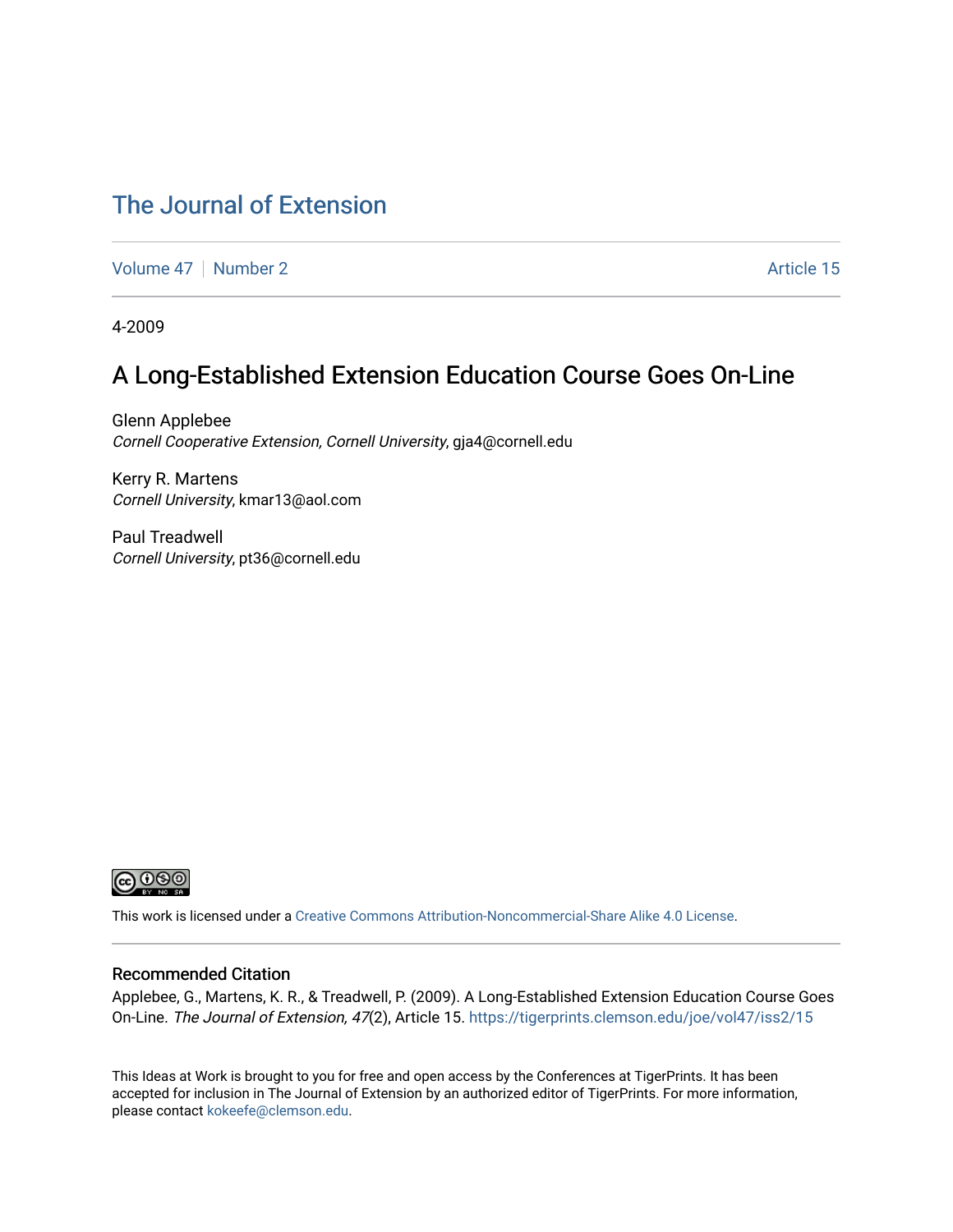

## **April 2009 Volume 47 Number 2 Article Number 2IAW5**

[Return to Current Issue](http://www.joe.org:80/joe/2009april/)

# **A Long-Established Extension Education Course Goes On-Line**

**Glenn J. Applebee** Executive Associate Director [gja4@cornell.edu](mailto:gja4@cornell.edu)

> **Kerry R. Martens** Program Assistant [kmar13@aol.com](mailto:kmar13@aol.com)

**Paul Treadwell** Distance Learning Advisor [pt36@cornell.edu](mailto:pt36@cornell.edu)

Cornell Cooperative Extension Cornell University, Ithaca, New York

**Abstract:** Technology is applied to an Extension education course. A grant was received to build an e-learning framework for Education 331. Instructor and staff created a learning environment that engaged students in field instruction. The course enhances students' knowledge of Extension, agriculture, and adult/continuing education. Educational program development and design are key content areas. Transition to e-learning frameworks included on-line course materials and class time instruction in technologies for content delivery in the Extension System. Students applied content and technology through delivering on-line in-service for Cornell Cooperative Extension professionals.

## **Introduction**

Cornell University's College of Agriculture and Life Sciences (CALS) offers Education 331 (Careers in Agriculture, Extension, and Adult Education) to students interested in the work of Cooperative Extension, agriculture, and adult education. The course was developed to enhance students' knowledge of Extension, agriculture, and adult/continuing education programs. Key components of the course include methods of educational program design and development, audience identification, and program evaluation.

In 2007, Dr. Glenn J. Applebee, Executive Associate Director of Cornell Cooperative Extension and course instructor, received a grant to build an e-learning framework for Education 331. The grant provided an opportunity to create a flexible learning environment focused on engaging campus-based students in field-based instruction, a crucial component of Extension, agriculture, and adult education work.

While on-line approaches to education are increasing in CALS and the Cornell Cooperative Extension system, distance education offers methods that have not been used extensively in the college's formal courses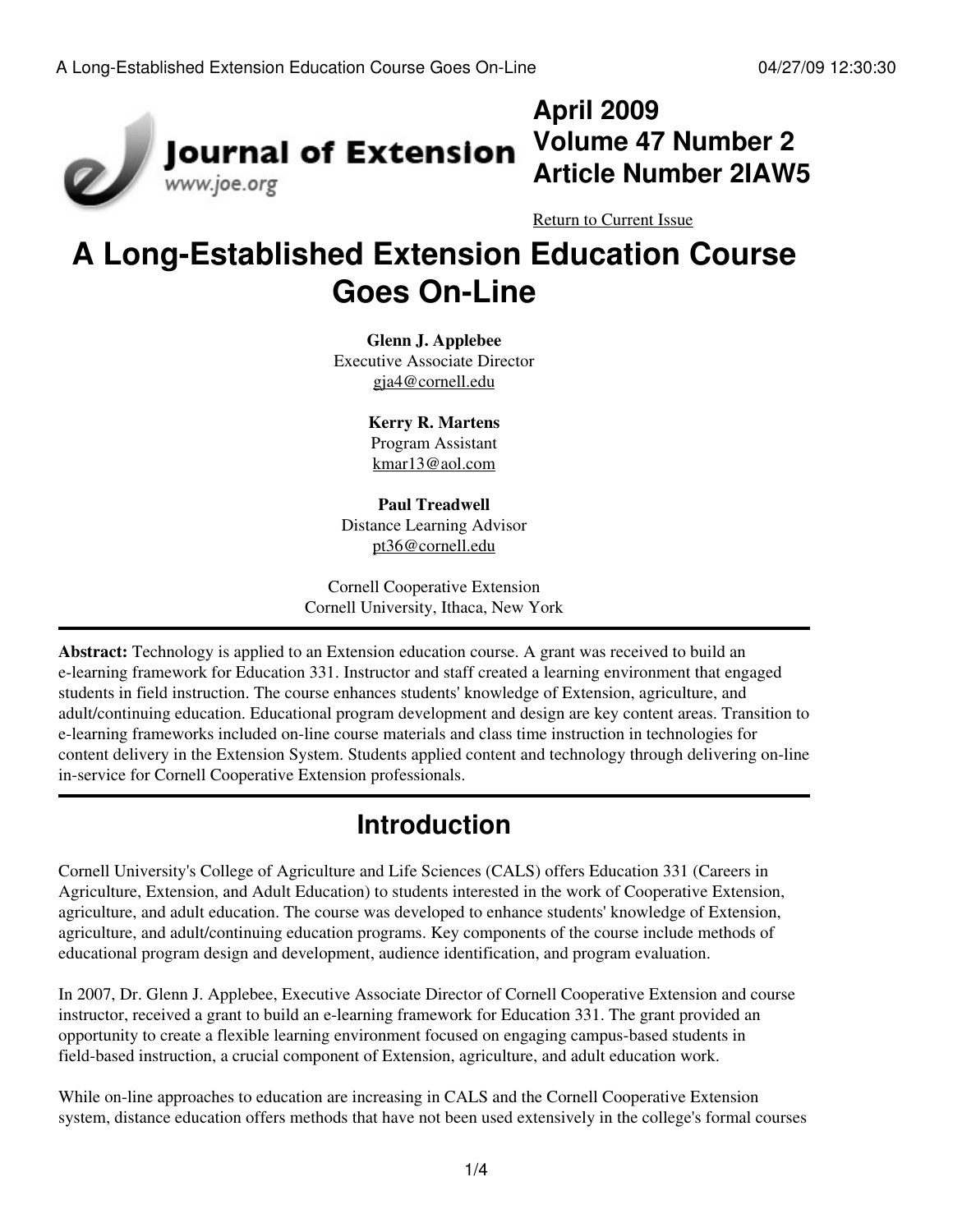of study. The grant provided an opportunity to pilot-test on-line approaches to Extension education, agriculture, and adult education, and to develop practices in distance learning. The distance-learning framework and content for Education 331 provide a new way to capture and document institutional knowledge and history.

To aid in the transition to an e-learning framework, instructor and staff developed an approach that combined on-line course materials with traditional class time for discussion and instruction. This approach represented an evolution of existing practices rather than a radical break with past (Niederhauser & Stoddart, 2001). Students learned more about technology through use within the course and by planning, developing, and delivering a professional development on-line in-service module for Cornell Cooperative Extension professionals in New York State.

## **Examples of Objectives**

- Understand the nature and scope of adult educational institutions, Cooperative Extension, agricultural education, and program areas within each.
- Appreciate the relationship between social settings, diversity of institutional structures, and purposes of adult education, and Cooperative Extension and agricultural education programs.
- Be familiar with developmental issues in adulthood that affect the perspectives of adult learners.

### **E-Learning and Extension**

Several years ago, CCE began using Moodle, an open source course management system, to host on-line courses for internal and public programming. Historically, CCE has relied on face-to-face models for programming and content delivery. The introduction of e-learning to the system reflects the changing nature of Extension work and Extension constituents. Development of the Education 331 course occurred within this context. New content, including video interviews, was developed for the course, and expanded upon existing content. As part of the course development process, issues such as formatting content for use on-line, integration and delivery of video, and introducing users to new technologies were addressed (Cecil & Feltes, 2002).

#### **Students and the New Framework**

Students were required to maintain access to a computer system with enough support so that instructional time did not become jeopardized. The task of fixing problems associated with technology in distance education can be problematic and time consuming. To minimize these problems, prior planning included working closely with IT specialists and the course instructor to evaluate course usability. Constant feedback, throughout the course, led to an expansion of an information database of possible issues, and the documentation of effective solutions.

### **Role of the Instructor**

A goal of the grant was to provide access to course materials on-line. There were course-development discussions deliberating the pros and cons of conducting the course completely at-distance. The instructor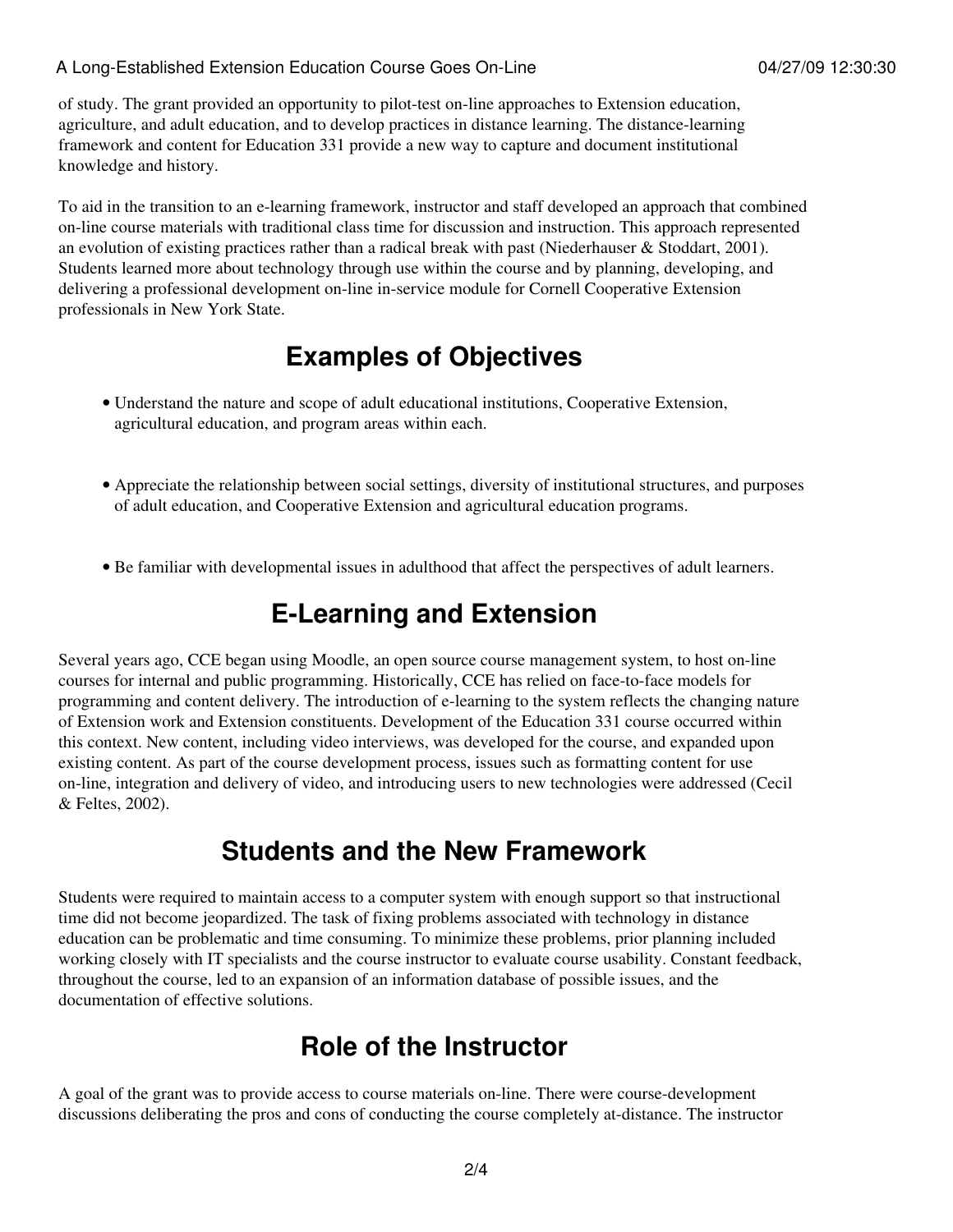#### A Long-Established Extension Education Course Goes On-Line 04/27/09 12:30:30

felt strongly that a weekly meeting with the students was critical to provide social interaction and a cooperative learning environment. This meant that the actual class meeting time was maintained, with the Web site providing anytime/anywhere access to course content.

An additional goal of the project was to explore and document the training and experience needed to transform a course to an on-line framework. Transitional training needs to be provided to instructors, support from IT specialists is essential, and experience from others who have made the transition is helpful. The pedagogical framework for any changes required by the integration of technology to an existing course must align with, and extend, current practices such that the focus remains firmly on course subject matter (Hennessy, Ruthven, & Brindley, 2005).

#### **Observations and Recommendations**

- Ensure that the introduction of technology is compatible with the instructor's expectations and will facilitate student learning (Niederhauser & Stoddart, 2001).
- Take into consideration what students may consider a norm for a framework in their current institution.

After an instructional design specialist reviewed the site, a detailed report on site performance using different connection speeds, operating systems, and Internet browsers was presented. Views and recommendations were provided on the educational benefits of Moodle compared to other approaches often used with Cornell Cooperative Extension educators across the state.

Upon implementation of the course, the IT specialist participated on-line and attended the initial class sessions. The initial use of technology had to be adjusted to provide adequate support to students not accustomed to working on-line. Similar situations were realized when applications were used with off-campus Extension educators. Providing adequate technical support and maintaining the focus on content-not technology-is essential to the successful transition to an on-line environment (Hennessy, Ruthven, & Brindley, 2005).

Though experiencing some issues during implementation of the course, such as limited student and Extension educator knowledge of technologies, the on-line approach was well received. During a final assessment, students singled out the availability of course content anytime/anywhere and the thoughtful use of video as positive contributions of the technology use in education. Ready access to technical support, both in-person and on-line, were also identified as contributing to a positive view of technology. The weekly meetings to engage in face-to-face discussions were also seen as a key element of the course, and integral to its success.

More experience with this approach by instructors, students, and Extension educators in combination with adequate technical support will help build on positive new approaches to instruction and in-service delivery in the Extension system (Hennessy, Deaney, & Ruthven, 2005).

#### **References**

Cecil, K., & Feltes, D., (2002). Distance education—A case study in practical application. *Journal of Extension* [On-line], 40(5) Article 5TOT4. Available at:<http://www.joe.org/joe/2002october/tt4.php>